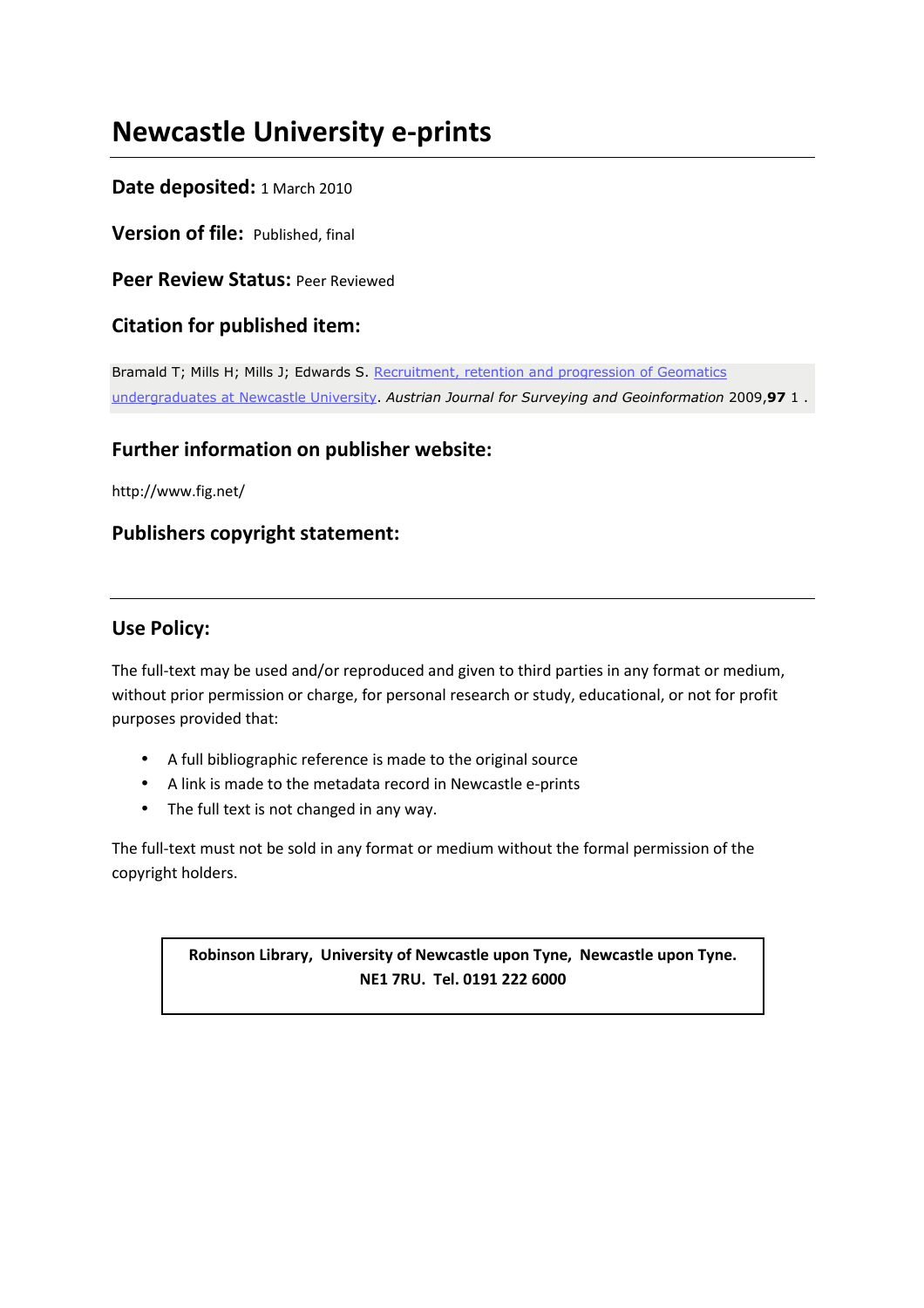# Recruitment, retention and progression of Geomatics undergraduates at Newcastle University



*Tom Bramald, Henny Mills, Jon Mills and Stuart Edwards, Newcastle*

Over the last 20 years, the geomatics community

has endured great anxiety and debate surrounding the recruitment of young people to university courses and the profession. While debate in the international arena has ranged around the subject's name (e.g. Onsrud and Pinto (1993); Trinder and Fraser (1994); and Ballantyne (1996)), a need for community wide responses to the problem (Parker and Booth, 1999) and even the problems posed by secondary education phenomena (e.g. Lemmens, 2001), the issue of having to recruit young people has remained. The last ten years have seen drastic changes in geomatics university education in the United Kingdom. The decreasing numbers of students studying geomatics and the increased financial pressure on universities have led to the closure of several geomatics degree courses across the country. As a result Newcastle University is now the sole provider of Royal Institution of Chartered Surveyors accredited undergraduate geomatics higher education in the UK. The undergraduate programmes in geomatics are also accredited by the Institution of Civil Engineering Surveyors.

Based within Newcastle University's School of Civil Engineering and Geosciences (CEG), the geomatics group conducts a broad range of teaching, research and commercial activities. Geomatics undergraduate degree programmes, under one name or another, have been offered at Newcastle for more than 50 years and now have an annual intake quota of 35 UK and EU students, plus several "overseas" students each year. Even in the face of research, third-strand and service teaching pressures, securing an annual intake of 35 students is the biggest challenge the geomatics group at Newcastle University faces. To try and meet the challenge, the group has undertaken a wide variety of recruitment and engagement activity coordinated by the wider university, and has also undertaken a significant amount of geomatics-specific engagement and

recruitment work. The group's work includes an internationally recognised geomatics public engagement project and, more recently, a new programme working with school teachers that is showing promise.

The variety of experiences and practices over the last 10 years have allowed the group to articulate a student life cycle that now underpins the marketing and recruitment work of the group. This paper sets out that life cycle and describes some of the marketing and recruitment work undertaken by Newcastle University's geomatics group.

### 2. The Undergraduate Student's Life Cycle

In 2006, the School of Civil Engineering and Geosciences adopted a "life cycle'' approach to the recruitment, retention and progression of its students. These terms are defined as follows:

*Recruitment:* The process by which applications to the degrees are encouraged and the subsequent conversion process, i.e. persuading an applicant to eventually register for a degree.

*Retention:* The process by which students who register for the degree programmes are retained for each year of the programme through a combination of academic success and personal enjoyment/comfort in the surrounds.

*Progression:* The successful movement of a student after graduation. This may be to employment, postgraduate study or some other activity that is the ambition of the graduate (e.g. travelling).

The life cycle adopted is based on a student that is resident in England and who will leave school at 18 years old to join university. It can be presented as a flow diagram (Figure 1). Clearly, there are exceptions to this set of conditions but it does conform to the majority of Newcastle's geomatics students. The ability to articulate the life cycle

1. Introduction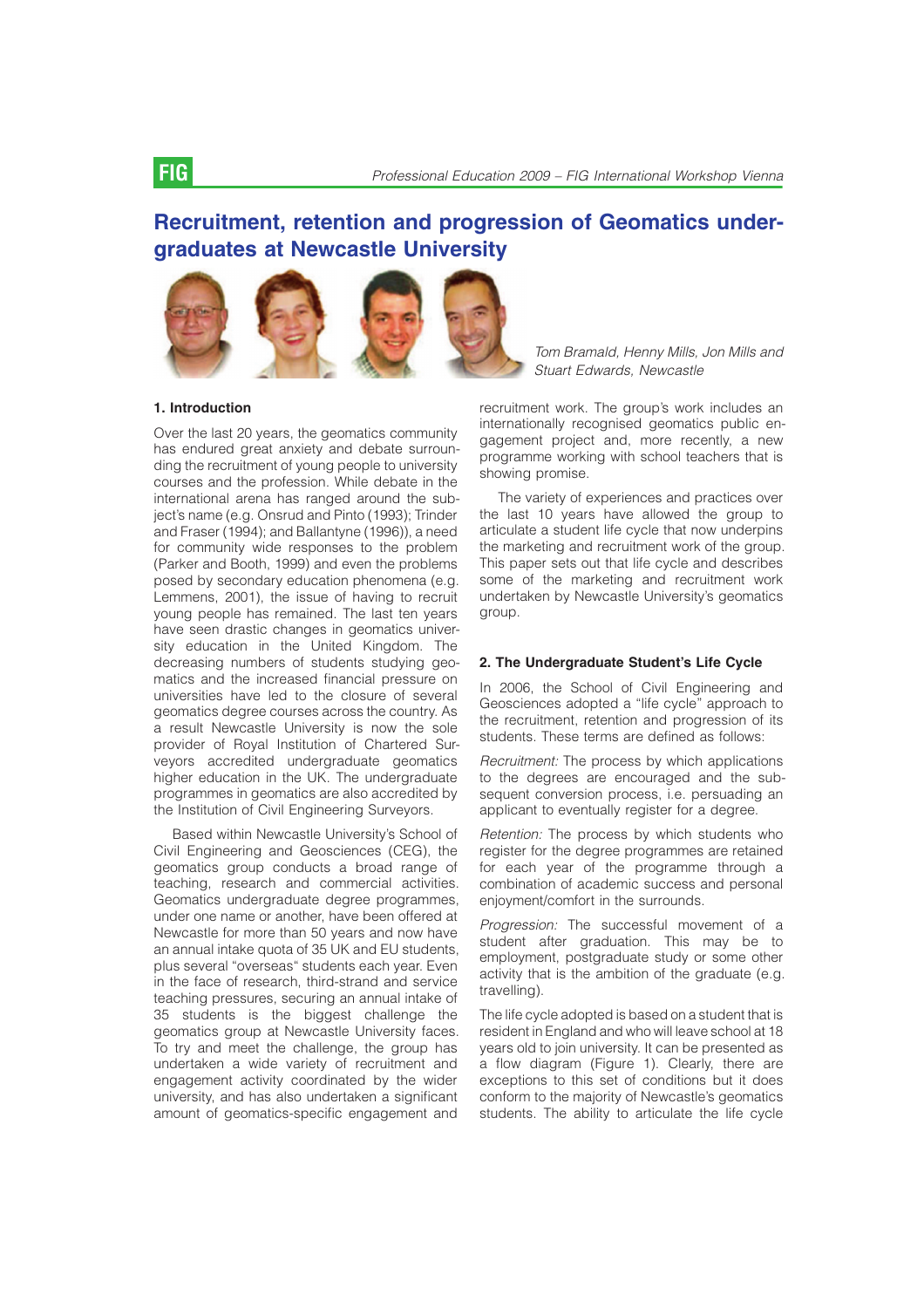

*Fig. 1: The Undergraduate Lifecycle.*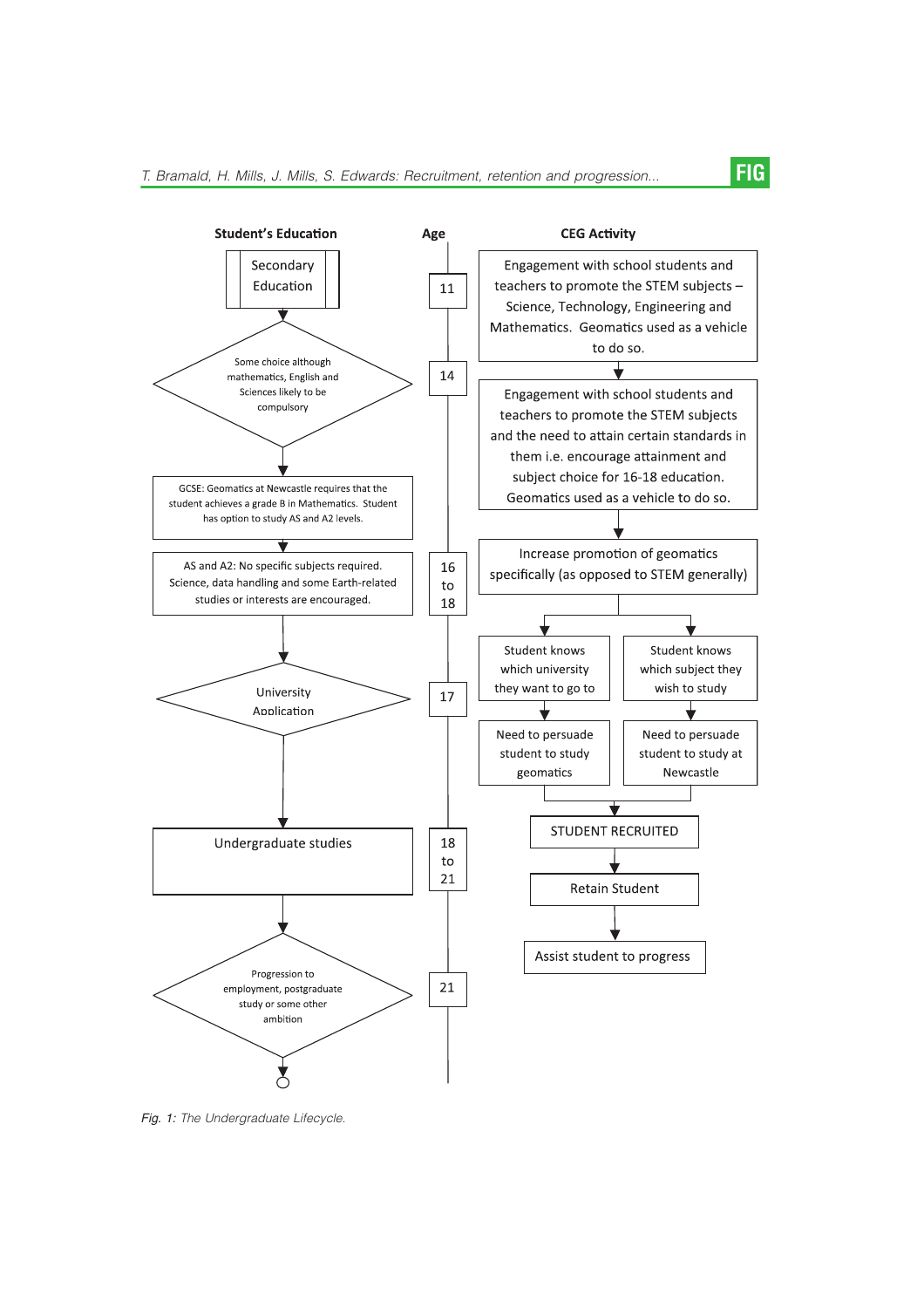came after several years of continued recruitmentand promotional work. What were originally treated as separate components of recruitment, retention and progression became increasingly intertwined as virtuous links and positive feedback loops from different activities were identified.

### 3. Recruiting students 3.1 Recruitment at Newcastle University

Within the university, there is a variety of stakeholders in the lifecycle process to support the recruitment of undergraduate students. The contributions range from general, university-wide concern though to a geomatics-specific focus. Table 1 summarises the roles of the different groups in the university with regards to the recruitment of students.

As one would expect, there are a variety of activities undertaken throughout the structure outlined above that have an intended or a virtuous benefit to the geomatics group. These range from university-wide promotion events such as University Visit Days or Higher Education Conventions (where potential students can collect information from most, if not all UK universities from a single event) through to very focussed activities such as science taster courses or geomatics-specific promotional material. The life cycle model the group has adopted shows that university and STEM promotion all has a role to play in student recruitment and, as such, the group now accepts all invitations to contribute to any schoolsfocussed outreach or engagement activity irrespective of its direct relevance to geomatics.

| Increasing concern and focus on the health of undergraduate geomatics programmes | Marketing and<br>Communications<br>Directorate (MCD)         | With an overall responsibility to develop and promote the business and<br>brand of the university, the MCD splits into four sections:                                                                                                                                                                      |
|----------------------------------------------------------------------------------|--------------------------------------------------------------|------------------------------------------------------------------------------------------------------------------------------------------------------------------------------------------------------------------------------------------------------------------------------------------------------------|
|                                                                                  |                                                              | International Office - specific remit to meet the needs of<br>international students joining the university.                                                                                                                                                                                               |
|                                                                                  |                                                              | Recruitment and Admissions – focuses on pre-application activities,<br>including widening participation, and the administration of<br>applications.                                                                                                                                                        |
|                                                                                  |                                                              | Marketing and Publicity - design and delivery of promotional<br>materials for a variety of media                                                                                                                                                                                                           |
|                                                                                  |                                                              | Press and Communications - media relations, corporate and<br>internal communications                                                                                                                                                                                                                       |
|                                                                                  | Faculty of Science,<br>Agriculture and<br>Engineering (SAgE) | A team of four people exists to:                                                                                                                                                                                                                                                                           |
|                                                                                  |                                                              | Act as a conduit between the MCD and the schools.                                                                                                                                                                                                                                                          |
|                                                                                  |                                                              | Realise science and/or engineering specific taster events to raise<br>interest in those areas particularly.                                                                                                                                                                                                |
|                                                                                  |                                                              | Provide support mechanisms for schools delivering secondary<br>education-focussed materials. Examples are the creation and<br>maintenance of www.teacherstoolkit.org.uk and the organisation of<br>Teachers Groups that allows practicing teachers to meet with<br>university academic and outreach staff. |
|                                                                                  | School of Civil<br>Engineering and<br>Geosciences (CEG)      | A broad range of academic activities with the following undergraduate<br>focus:                                                                                                                                                                                                                            |
|                                                                                  |                                                              | Delivery of 61/2 full time undergraduate degree programmes in Civil<br>Engineering, Civil & Structural Engineering and Geomatics                                                                                                                                                                           |
|                                                                                  |                                                              | Fill an intake quota of approximately 130 students through the<br>generation of applications and subsequent selection and<br>conversion of applicants to registering students.                                                                                                                             |
|                                                                                  | Geomatics group                                              | Deliver two full-time undergraduate degree programmes                                                                                                                                                                                                                                                      |
|                                                                                  |                                                              | Fill an intake quota of approximately 35 students through the<br>generation of applications and subsequent selection and<br>conversion of applicants to registering students.                                                                                                                              |

*Table 1: Stakeholders in the recruitment stage of the undergraduate life cycle.*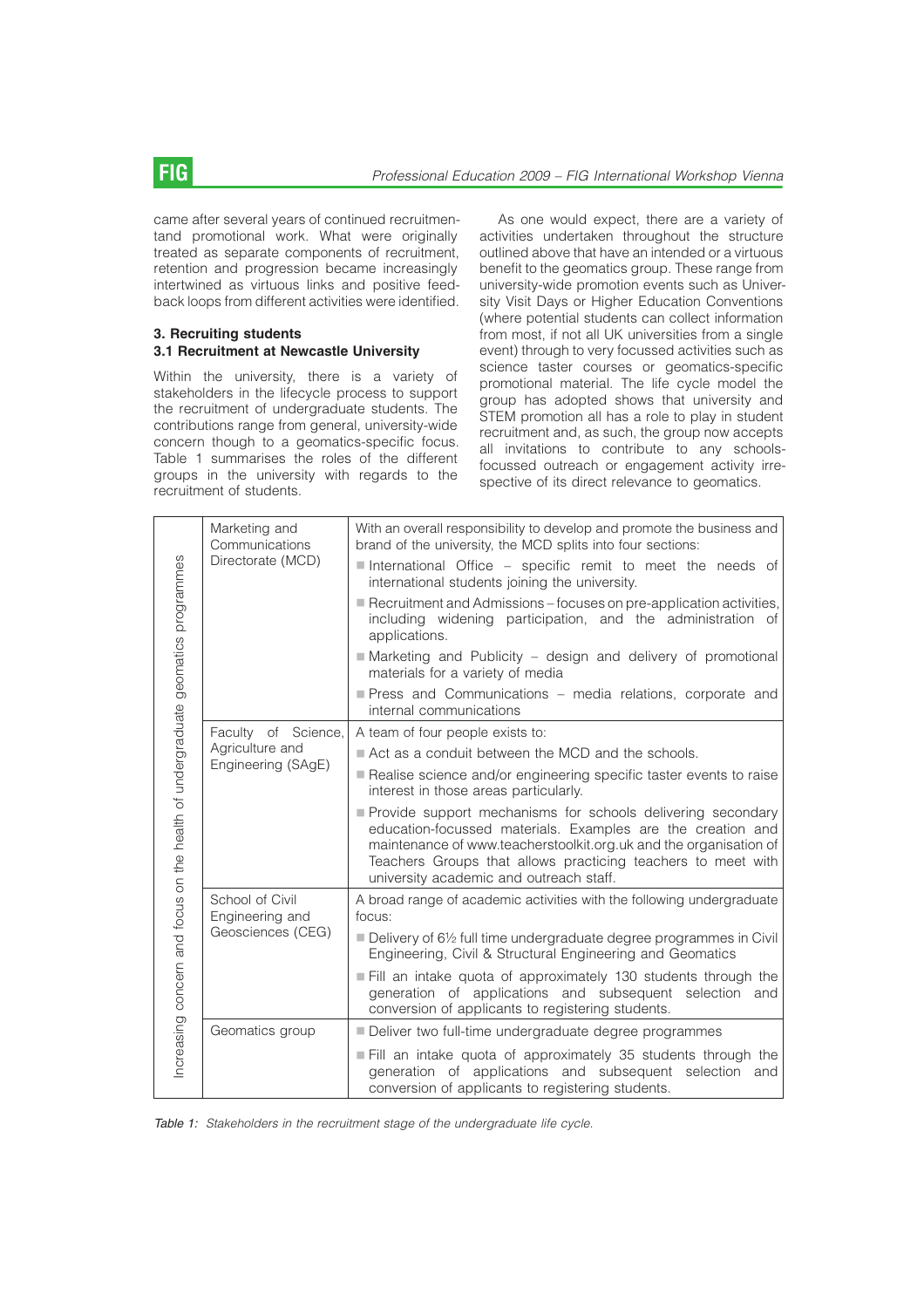#### 3.2 Geomatics.org.uk

As student numbers entering geomatics dipped in the mid 1990s, the geomatics group felt it necessary to take action of its own. Relying on university and STEM-wide activity was not proving to be sufficient in terms of recruiting students and a need for a geomatics-specific message was required to be available throughout a student's secondary education. By 2000, the first of two significant recruitment-related initiatives was in the planning.

The difficult recruitment situation was not unique to Newcastle and so, after identification of a variety of professional and practising stakeholders and contacts in other universities, in 2002, Newcastle became the leader of a UK Geomatics community-wide effort to engage secondary school teachers and students in a programme known as *Geomatics.org.uk* (Mills *et al.*, 2004). The project was not a Newcastle recruitment project, rather a geomatics-community wide engagement initiative that hoped to support all members' recruitment ambitions through increased awareness of the subject area. The project ran successfully for four years, being mainly funded by the Engineering and Physical Sciences Research Council, but also enjoying support from trade and professional bodies, other universities and enthusiastic individuals. The project name was taken from the website that was central to the project. Geomatics.org.uk aimed to provide an online portal to the UK Geomatics community that would be accessible to schools particularly; and to offer free loans of professional Geomatics equipment to support practical work in schools.

CEG still runs the scheme of equipment loans although without funding support from the Geomatics community. Since 2002 CEG, either individually or as part of the geomatics.org.uk project, has given out more than 150 equipment loans to schools, thereby increasing the awareness of Geomatics nationwide. The majority of equipment loans have supported Geography field studies, particularly in the domains of river and coastal studies, but in latter years, mathematics and science teachers saw the potential of geomatics to show real-world application of their disciplines and often in a practical and outdoor environment.

#### 3.3 Geomatics-based Continuing Professional Development (CPD) for teachers

With the end of *geomatics.org.uk* in 2006, the geomatics group began to look for a new project to promote geomatics to secondary (11-19 years old) teachers and/or students. The new project took shape in late 2007 when the geomatics group won funding from the UK Government's Training and Development Agency for schools to design, deliver and evaluate geomatics-based Continuing Professional Development courses for secondary teachers. The courses aimed to introduce teachers of different subject areas, e.g. Maths, Physics and Geography, to geomatics and show how it can be used to support secondary teaching and learning.

A total of 24 people attended the courses, including teachers of varying experience, educational consultants and graduate students training to be teachers by completing a Postgraduate Certificate in Secondary Education. At this stage, the sample sizes for impact evaluation are small and, therefore, not too much weight can be lent to them. However, the early indicators suggest that using geomatics as a tool to run CPD for teachers has great potential. Feedback collected on the day of each course gave the following results:

- $\blacksquare$  the courses were rated as Excellent (17 responses) and Good (7) on a four point scale of Poor, Fair, Good or Excellent
- $\blacksquare$  asked about the relevance to their job, 14 felt the courses were excellent, 9 Good and 1 Fair
- $\blacksquare$  11 people felt that the relevance of the course to future career aspirations was excellent
- 23 felt that participation and "enjoyability" of the courses was excellent
- 20 would definitely recommend these courses to colleagues and friends and 4 would probably do so.

Comments from on-the-day feedback included:

*"Enjoyed day – buzzing with ideas to begin to plan''*

*"I found the course materials, practical experience + the delivery excellent. Very relevant in terms of new Key Stage 3 programmes of study and also the new A -level courses. The offer of follow up sessions in schools + the useful contacts is also an excellent resource. Excellent on a personal + professional level to review + extend knowledge + skills and then disseminate to department + to pupils.''*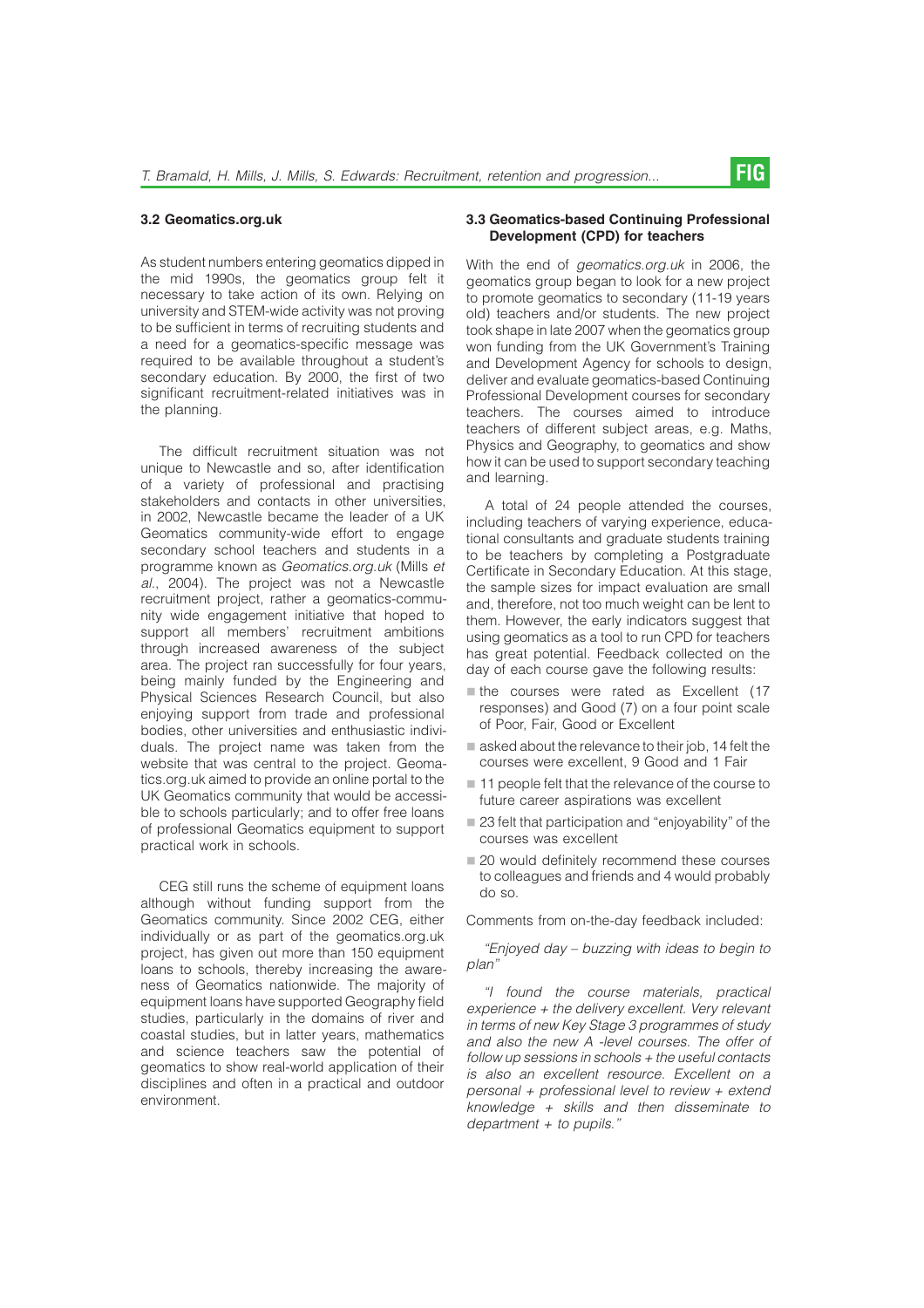*"The course has given me some excellent ideas to feedback to my organisation.''*

*"Well run session with aims clearly outlined and relevance to subject constantly highlighted. I think it is an excellent way of raising students' interest in physics and giving them an insight into real life applications.''*

As part of the evaluation, delegates were contacted three months after the event and asked to complete an online survey that examined what they could remember from the course and identify any impact it had had on their teaching. The online survey results, although from a smaller pool of people than the on-the-day feedback, offered further insight in to the impact the project may have had.

Only 25% of those responding to the online survey had experience or knowledge of geomatics prior to the course. Since the event, 75% of those responding had used geomatics in their lessons. The level and form of this use ranged from a single lesson through to a week of activities taking in about 10 lessons in all, including some practical-based lessons. One course delegate responding to the survey, a Head of Geography in a high school, stated that the school has invested in some GIS software as a direct result of the course. For the course to stimulate this purchase at a time when GIS attracts a growing profile in geography curricular is a considerable positive impact. This teacher is now involved in the geomatics group's interest in realising a teacherfocussed GIS CPD course (see below, Future Work). For those that had used geomatics with their students since the course, this had taken place in all secondary year groups except at ages 15-16 when the pressure of the national General Certificate in Secondary Education limits the time available to staff and students to complete enrichment work.

All of those responding to the survey felt that geomatics-based teaching and learning is appropriate for academic and vocational learning and a large majority felt that it could be used to support learners of all abilities. Asked for commentary, the following were offered:

- $\blacksquare$  Maths: It made pupils think about that area of maths in a completely different way and made them apply thinking skills.
- Geography: It developed the way students make linkages between data and the spatial location/diversity of that data – also provided interest and challenges for students who

otherwise would be disinterested by traditional paper based fieldwork and follow up.

- Maths: Pupils are not often given the chance to learn by experimenting and using equipment in an outdoor setting. So pupils are given the chance to learn in a different way.
- $\blacksquare$  Maths: It helped them with learning Trigonometry

Interviews with four participants from the courses afforded considerable qualitative feedback relating to the impact the courses might have had. Highlights from two of those interviews are presented below:

1) White British Male, teaches year students aged 11 – 18, has 1-5 years teaching experience and falls into the age group 25-34:

What attracted you to use Geomatics in your teaching?

*It struck me as very, very different, something that none of the kids will have come across before. None of them will have had their hands on this stuff before. They like being outside, they like doing things that are different that was one thing. I wanted also to give them the idea that Maths is not just about sitting in a classroom solving puzzles. It has real world uses as well and this is something they are familiar with ...''*

Will you use Geomatics in your lessons in the future?

*Yes definitely, it's such a positive thing I will definitely get it again. Motivation and getting the pupils stuck into maths that isn't just run of the mill stuff it's something different and something practical. There's loads of stuff I haven't done yet.*

#### 2) White British female, teaches year aged 11 – 18, has 1-5 years teaching experience and falls into the age group 35-44:

What attracted you to use Geomatics in your teaching?

*I just want to bring through to the classroom that maths is used truly outside. We can sit in the classroom and teach them, you know, how to do Trigonometry, how to use Pythagoras, angles and bearings which, for them, is far too often from a textbook or the board. This actually gives them some meaning, some understanding that things are really going on around them and I want to try to encourage them to actually stand and look to try to work out what is really going on*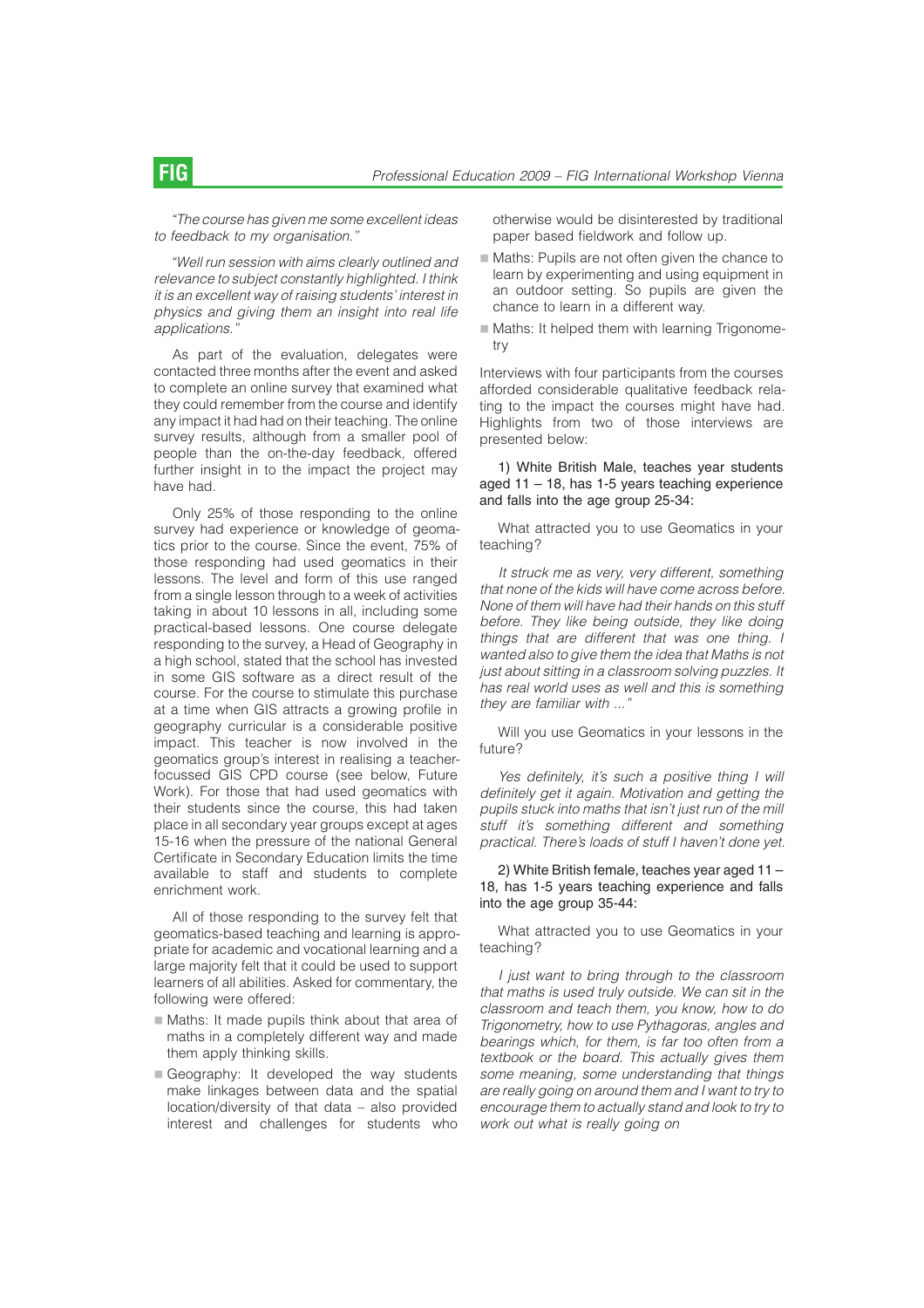Owing to the success of the courses, they are being re-offered this year. Further delivery and, therefore, impact evaluation of the courses will make for a stronger report to be presented at a later date.

#### 4. Retaining Students

It is not just the recruitment cycle that is at the core of the Newcastle Geomatics marketing strategy. Once recruited, a considerable level of support exists for the students during their time at Newcastle University and in the geomatics group in particular. With the challenge of recruiting a student being so great, it is essential that the group retains those who register. A variety of practices have been implemented or resurrected to try and ensure that the students have a stimulating and caring environment in which to work.

### 4.1 Induction

At the start of the first year, students are taken away on a residential induction course. The 24 hour programme involves travel to a Youth Hostel, a variety of outdoor team exercises supervised by the academic and research staff from the geomatics group, an evening quiz, overnight stay, team orienteering exercise and travel back to Newcastle. Feedback from 2008 graduates suggested that they thought this catalyst to the degree programmes should be repeated at the start of each academic year, such was its worth.

A geomatics industrial evening, run under the name of "Life during and beyond Geomatics'' is also held at the start of each year which sees all students and staff join together with geomatics companies, professional bodies and trade groups for an evening of food, drink and introductions. Hosted in an on-campus restaurant, the event is designed to build bridges between the students and the wider geomatics community at the outset of their studies and then each subsequent year of study.

#### 4.2 Teaching

At the start of the 2008-2009 academic year, CEG adopted a policy of issuing all first year undergraduate students with a student response device which can be used to interact with presentations given by teaching staff. There were two aims of adopting this system. Primarily, the system can be used to collect anonymous student opinion, feedback and be used to test knowledge and understanding. The formative

feedback and stimulating benefits of student response systems in a science environment are well documented by Reay *et al.* (2005). The second aim comes from the assigning of an identifiable "clicker'' to an individual and subsequently monitoring attendance. Bowen *et al.* (2005) describe some of the motivation and benefits of adopting such a system. In the case of Newcastle, the aim was not to monitor hour-byhour attendance but rather to identify students whose absence over several days may suggest their becoming distracted from, or disengaged with, the subject and see if the group can assist in any way.

Furthermore, there have been some significant changes recently in pedagogical practice in the geomatics group. From a survey of registering students taken at the start of each of the last four academic years, the geomatics group is aware that practical and field work is the joint highest attracting factor to the geomatics degree programmes. The first year field course remains a key part of the student's experience. As well as the technical experience of the course, living and working alongside staff realises a strong bond between staff and students. Fieldcourses are being re-introduced to the final year of the degree programmes from 2009. The final year fieldcourse was removed from the curriculum in the early 2000s owing to staff and financial costs being too high for a then small cohort of students, but their value in attracting and satisfying students is now so high that they are returning to the curriculum. Elearning tools are also being adopted to support teaching and learning (Mills and Barber, 2008).

As part of the student's final year studies of *Aspects of Applied Geomatics*, a three-day study tour is also now undertaken. Staff and students travel to see geomatics applied to a large scale civil engineering project (the 2012 Olympics site), a trade exhibition, geomatics commercial practices, the Ordnance Survey (Great Britain's national mapping agency) and the Leica Geosystems UK headquarters. Initially run in the 2007-2008 academic year, the event proved to be popular with the student body and was well supported by the geomatics community.

Significant resource has been assigned to the geomatics laboratory to give the students a functional yet pleasant space in which to focus on their studies. The laboratory is equipped with 10 common user PCs that are also equipped with the specialist geomatics-software required at various points through the degree programme. An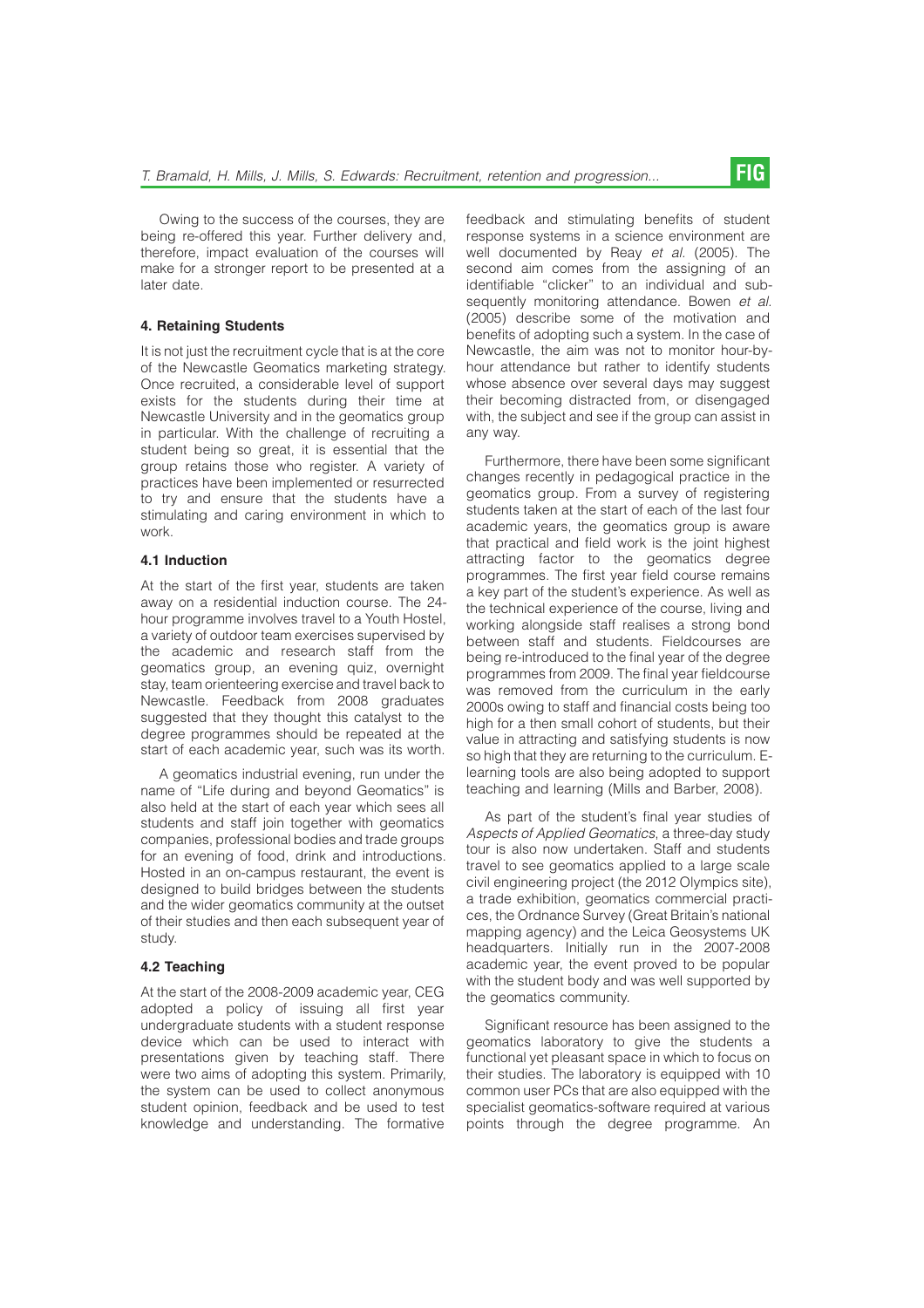interactive whiteboard is in place to support ITbased group working and a survey pillar and wall mounted targets have been installed to support instrument practice and demonstration. There is space to meet with peers or staff, and room for equipment set up for interactive demonstration. The availability of such working environment has been greatly accepted and appreciated by the students and led to a closer interaction between the students. There is a separate school-wide wifi enabled common room that ensures the geomatics laboratory remains a place of study and not socialising.

#### 4.3 Pastoral care and communications

The induction and teaching activities are complemented by pastoral and communicationsbased support. Formal structures exist to afford feedback and dialogue between the student and staff groups, including a personal tutor, staffstudent committee, board of studies, an entry survey to determine why students chose to study geomatics at Newcastle and also confidential focus groups where, shortly before graduating, students can comment freely about their holistic experience with the group.

The geomatics group also introduced a student buddy system at the beginning of the last academic year. The scheme was set-up as parent-children system, where one Stage 2 student has been randomly allocated four or five Stage 1 students to their care. For Stage 1 students, the scheme aims to assist them with transition to higher education, particularly in areas such as time management, study skills and an empathetic ear all in the sanctuary of one's peers. The scheme offers the Stage 2 students opportunity to consolidate their knowledge through sharing with others and develop personal and transferable skills that will augment their technical education. Three formal sessions are scheduled between the parent and children so as to support its implementation, but the intention is that scheme operates in an informal and *ad hoc* nature between students.

It is planned to carry out a formal evaluation of the scheme later in this academic year by using questionnaires. Initial, anecdotal assessment of the scheme suggests that the scheme is working well and is of particular benefit to overseas students.

#### 5. Progression

To make the life cycle approach complete, it is essential that affording a graduating student exciting opportunities is as important as their recruitment and retention. In fact, the employment prospects from a geomatics degree are, along with practical work, the joint highest attracting factor amongst the Newcastle geomatics cohort. To support the student progression into the professional world, CEG has adopted different events and support schemes for the geomatics students. Foremost amongst them is the introductory industrial evenings described above. Additionally, CEG has developed close working relationships with a wide range of companies, often through alumni and, therefore, further extending the "life cycle" approach. Industrial engagement has helped to support our students in finding a job after graduation, leading to a 100% progression level of the graduate students in 2007. Such a successful graduation: job conversion rate is a helpful statistic to convince potential new students to study Geomatics, supporting the marketing of the degrees further.

The group encourages and tries to assist students in finding geomatics-related work placements during their summer vacation periods. Companies wishing to recruit students are invited to give lunchtime presentations to the students. These visits combine with the running of an on-line jobs board, the study tour and guest lectures to support students in their search for work. Excellent students are encouraged to apply for summer studentships between Stages 2 and 3 with a view to their being recruited to PhD opportunities.

#### 6. Future Work

It is an ambition of the geomatics group to continue to improve in the area of recruiting students. Attracting more mathematically minded and able students is one of the group's primary aims. A new project started in January 2009 that sees a maths teacher working with the geomatics group to identify new opportunities that may exist for geomatics to support teaching and learning in 16-19 maths education in the UK.

The group has a strong track-record in Continuing Professional Development (CPD) provision for geomatics practitioners, particularly in the field of GIS. With the rise of GIS' presence in UK school curricular, the group has started to explore delivering GIS CPD for school teachers.